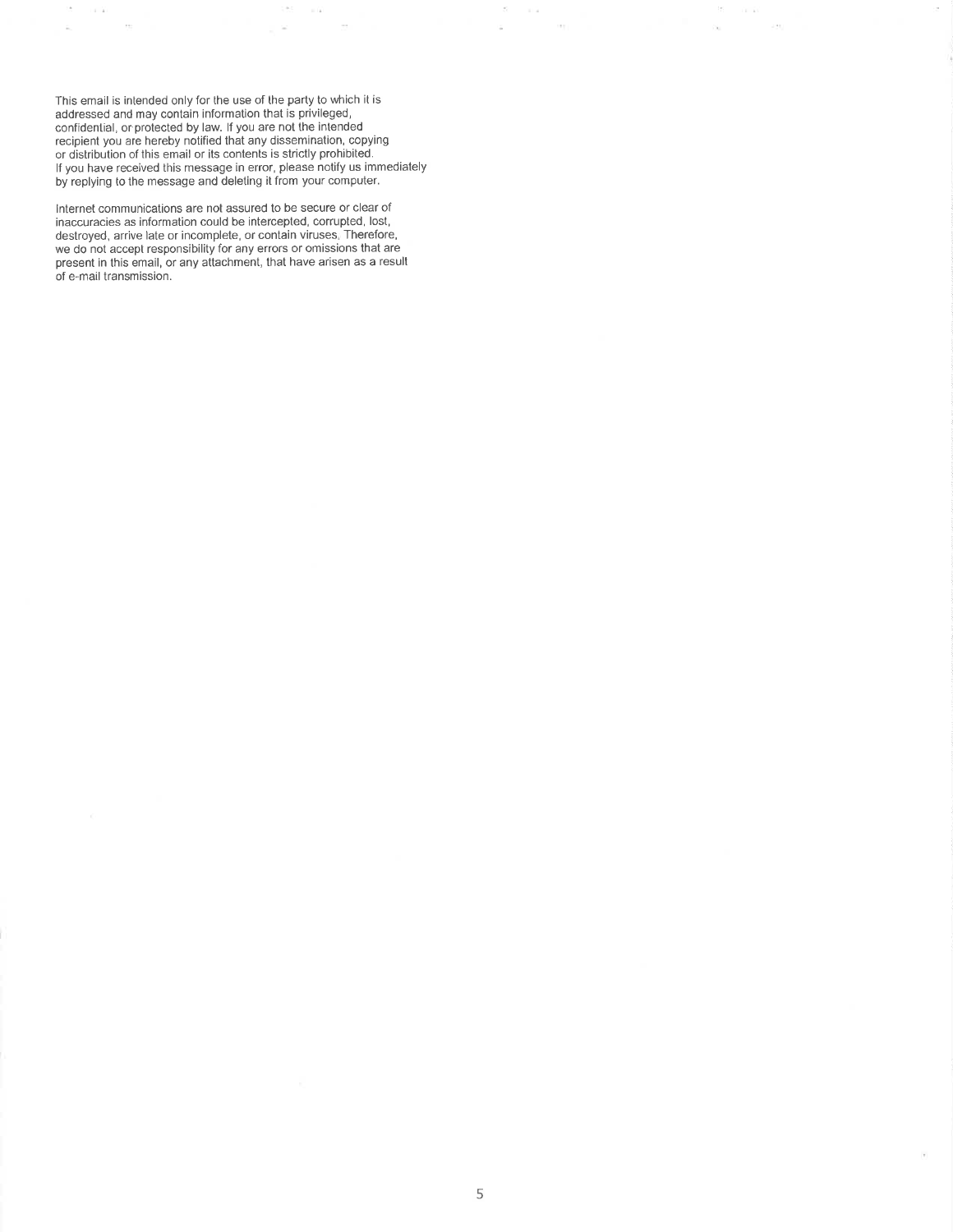$\mathbf{E}^{\prime} = -\pm \mathbf{G}$ 

 $\sim$  100  $\mu$ 

| Subject:<br>Location:  | Legal challenges to Fracking Rule- Counsel for Petitioners & Fed. Defs.<br>Dial In #: 1-877-270-3379; Conference ID: 2973731 |  |
|------------------------|------------------------------------------------------------------------------------------------------------------------------|--|
| Start:<br>End:         | Wed 5/20/2015 1:00 PM<br>Wed 5/20/2015 2:00 PM                                                                               |  |
| <b>Recurrence:</b>     | (none)                                                                                                                       |  |
| <b>Meeting Status:</b> | Accepted                                                                                                                     |  |
| Organizer:             | Andrew Emrich                                                                                                                |  |
| <b>Categories:</b>     | Meetings                                                                                                                     |  |

 $1.85\,$   $1.1$ 

 $\bar{t}$ 

control of the cards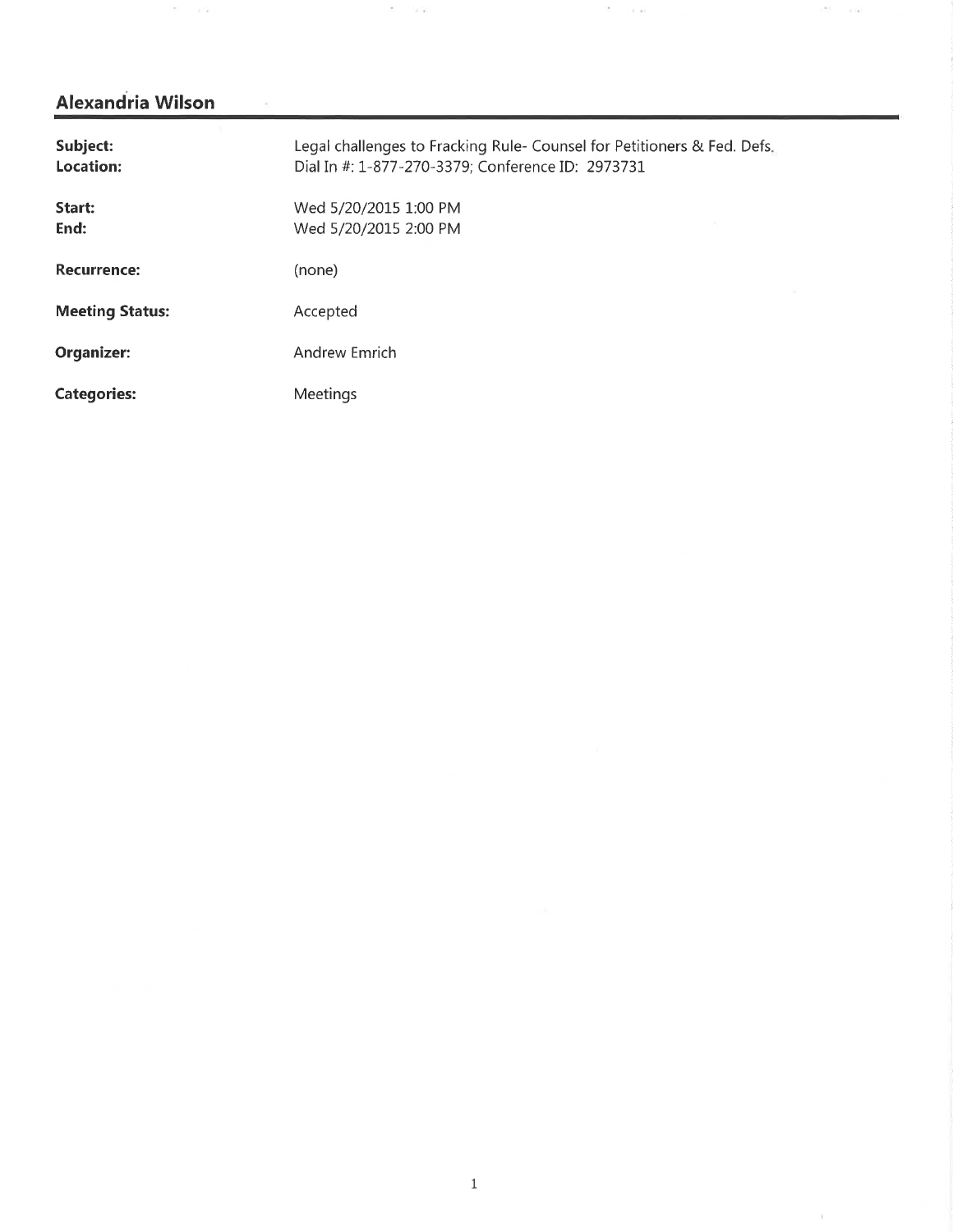To: David Blake

From: Jenn Anderson Sent: Thursday, April 02, 2015 10:00 AM Subject: Fwd: Proposed carbon emissions enn(LLS 15-0936) Attachments: 15-0936\_01.pdf; ATT00001.htm

Please forgive brevity and typos, as this was sent from my mobile phone.

Jennifer M. Anderson Legislative Liaison Office of the Attorney General (720) 318-9868

Begin forwarded message:

From: Cooke John <jbcookelaw@hotmail.com> Date: April 1, 2015 at 8:30:49 AM MDT To: "jenn.anderson@state.co.us" <jenn.anderson@state.co.us> Subject: FW: Proposed carbon emissions enn(LLS 15-0936)

Here you go!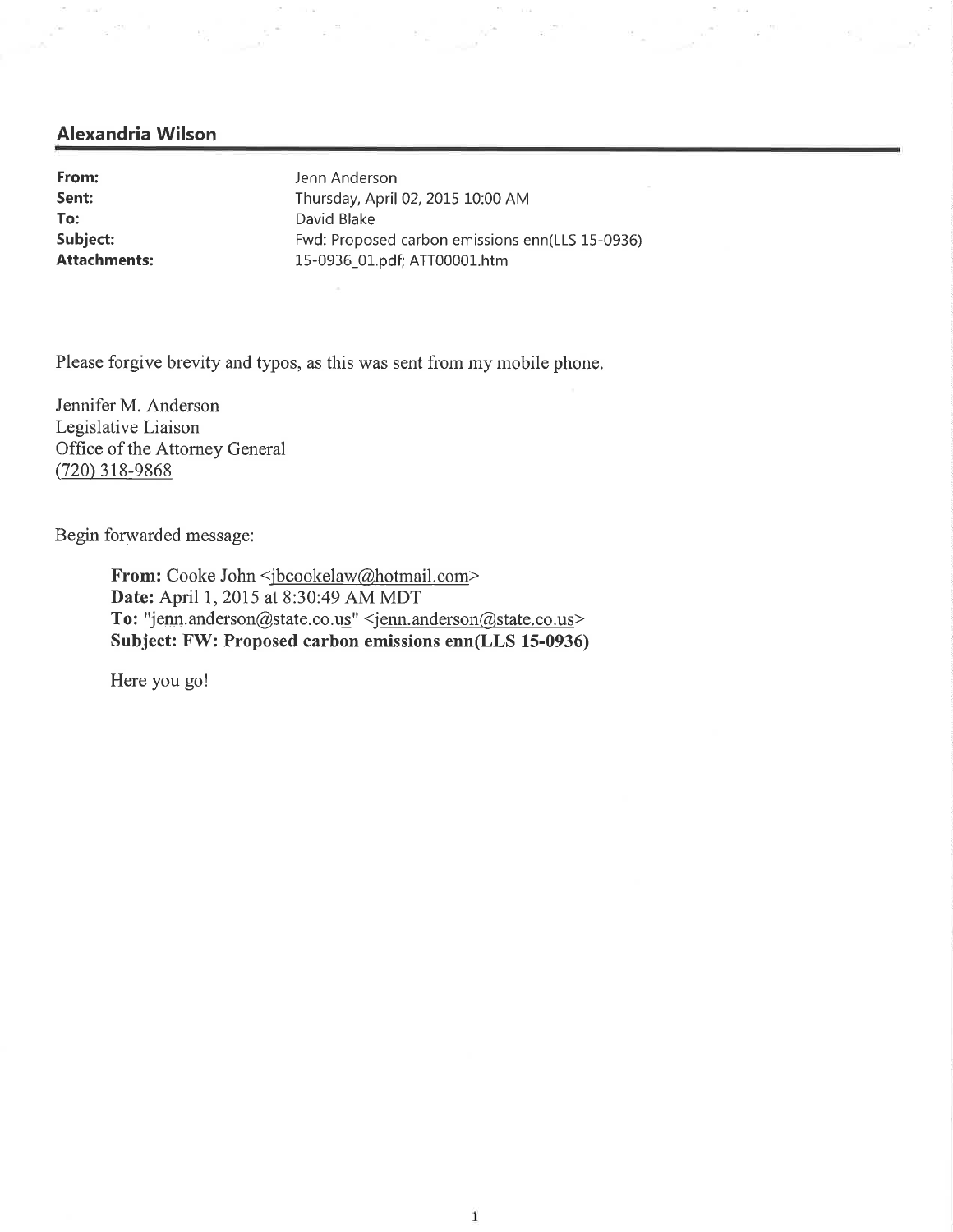| From:               | David Blake                                                          |
|---------------------|----------------------------------------------------------------------|
| Sent:               | Wednesday, June 12, 2013 5:03 AM                                     |
| To:                 | Laura-Jane Weimer                                                    |
| Subject:            | Fwd: Bureau of Land Management Proposed Rule on Hydarulic Fracturing |
| <b>Attachments:</b> | image001.png; image002.gif                                           |

Categories: The Guys- Higher Pri

Please add to the Schedule. Thanks.

Sent from my iPhone

Begin forwarded message:

From: Casey Shpall <Casey.Shpall@state.co.us> Date: June 11, 2013, 7:56:24 PM EDT To: John Suthers <John.Suthers@state.co.us>, Terri Connell <Terri.Connel@state.co.us>, David Blake <David.Blake@state.co.us> Cc: Jake Matter <*Jake.Matter@state.co.us*>, Patti Dubose <*Patti.Dubose@state.co.us* Subject: Re: Bureau of Land Management Proposed Rule on Hydarulic Fracturing

Please reserve July 1 from 2-3 for this meeting. Terri - is the AG conference room available? Thanks, Casey

From: Casey Shpall Sent: Tuesday, June 11, 2013 05:20 PM To: John Suthers; Terri Connell; David Blake<br>Cc: Casey Shpall; Jake Matter **Cc**: Casey Shpall; Jake Matter ' Subject: Fw: Bureau of Land Management Proposed Rule on Hydarulic Fracturing

Will the afternoon of July 1 work for you to meet with the oil and gas industry on the new revised BLM rules? Thanks, Casey

From: Sam Knaizer [mailto:sknaizer@newfield.com] Sent: Tuesday, June 11, 2013 04:25 PM To: Casey Shpall Cc: Terri Connell; David Blake; 'kwonstolen@bwenergylaw.com' <kwonstolen@bwenergylaw.com> Subject: RE: Bureau of Land Management Proposed Rule on Hydarulic Fracturing

Casey,

After speaking with Ken I would like to propose the afternoon of July  $1^{st}$ . Please let me know if this works with schedules on your end.

Thanks

Sam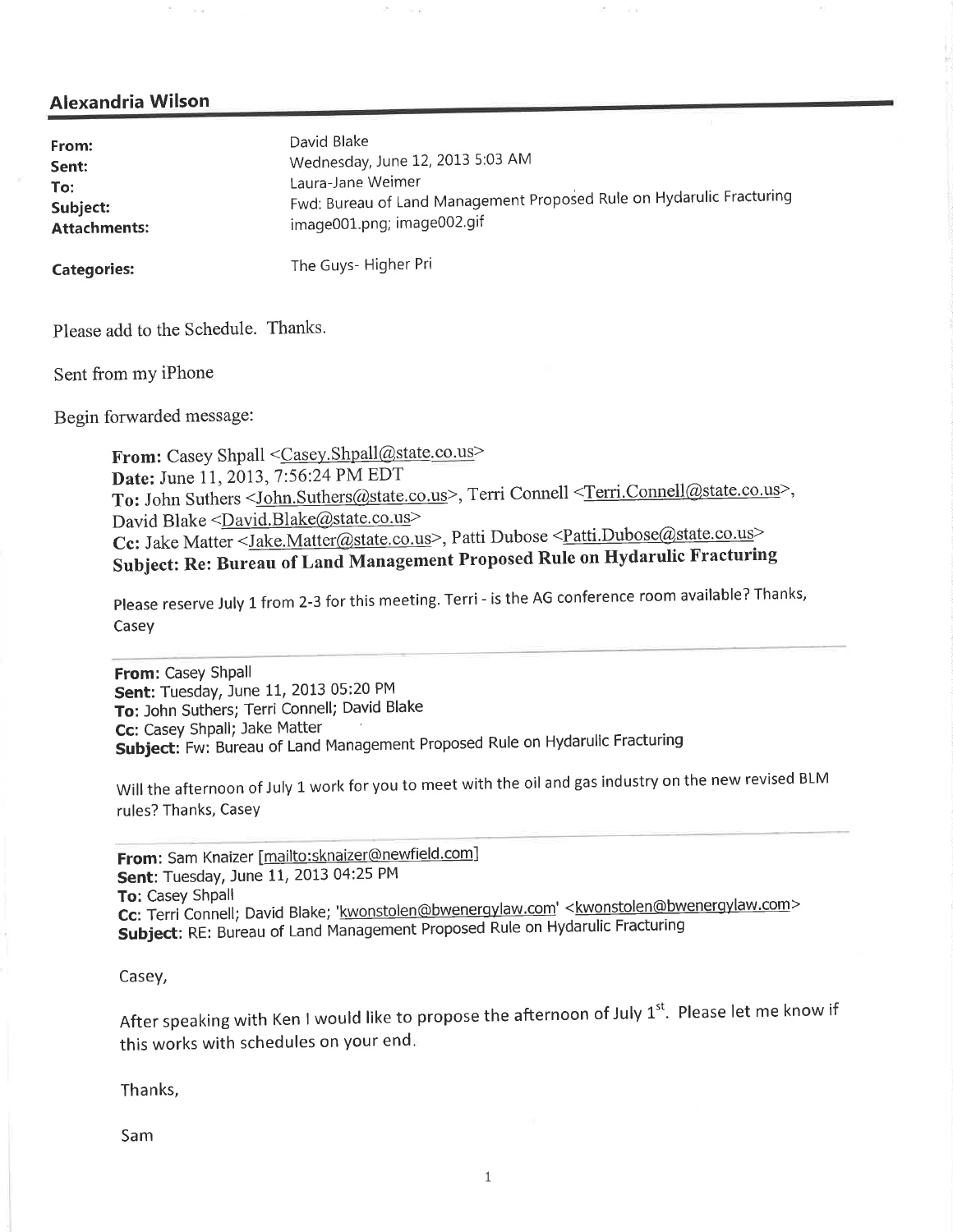### Sam Knaizer

Government and Regulatory Affairs Office: 303-383-4162 Mobile: 720-250-6388



From: Casey Shpall [mailto:Casey.Shpall@state.co.us] Sent: Friday, June 07, 2013 11:32 AM To: Sam Knaizer Cc: Terri Connell; David Blake Subject: Re: Bureau of Land Management Proposed Rule on Hydarulic Fracturing

We can, however <sup>l</sup> am out of the office for the next 2 weeks. Could you please coordinate with Ken Wonstolen to come up with some dates in July when you are both available and <sup>I</sup> will check John Suthers' schedule. Thanks, Casey

From: Sam Knaizer [mailto:sknaizer@newfield.com] Sent: Friday, June 07, 2013 11:06 AM To: Casey Shpall Subject: RE: Bureau of Land Management Proposed Rule on Hydarulic Fracturing

Good morning Casey,

<sup>I</sup> hope this e-mail finds you well.

Now that we have <sup>a</sup> revised BLM rule on hydraulic fracturing <sup>I</sup> was wondering if we might reschedule the meeting we postponed. Generally we remain concerned that the revised rule still infringes on state water laws and has broad negative implications for state water rights moving forward.

Best regards,

Sam Knaizer Government and Regulatory Affairs Office: 303-383-4162 Mobile:720-250-6388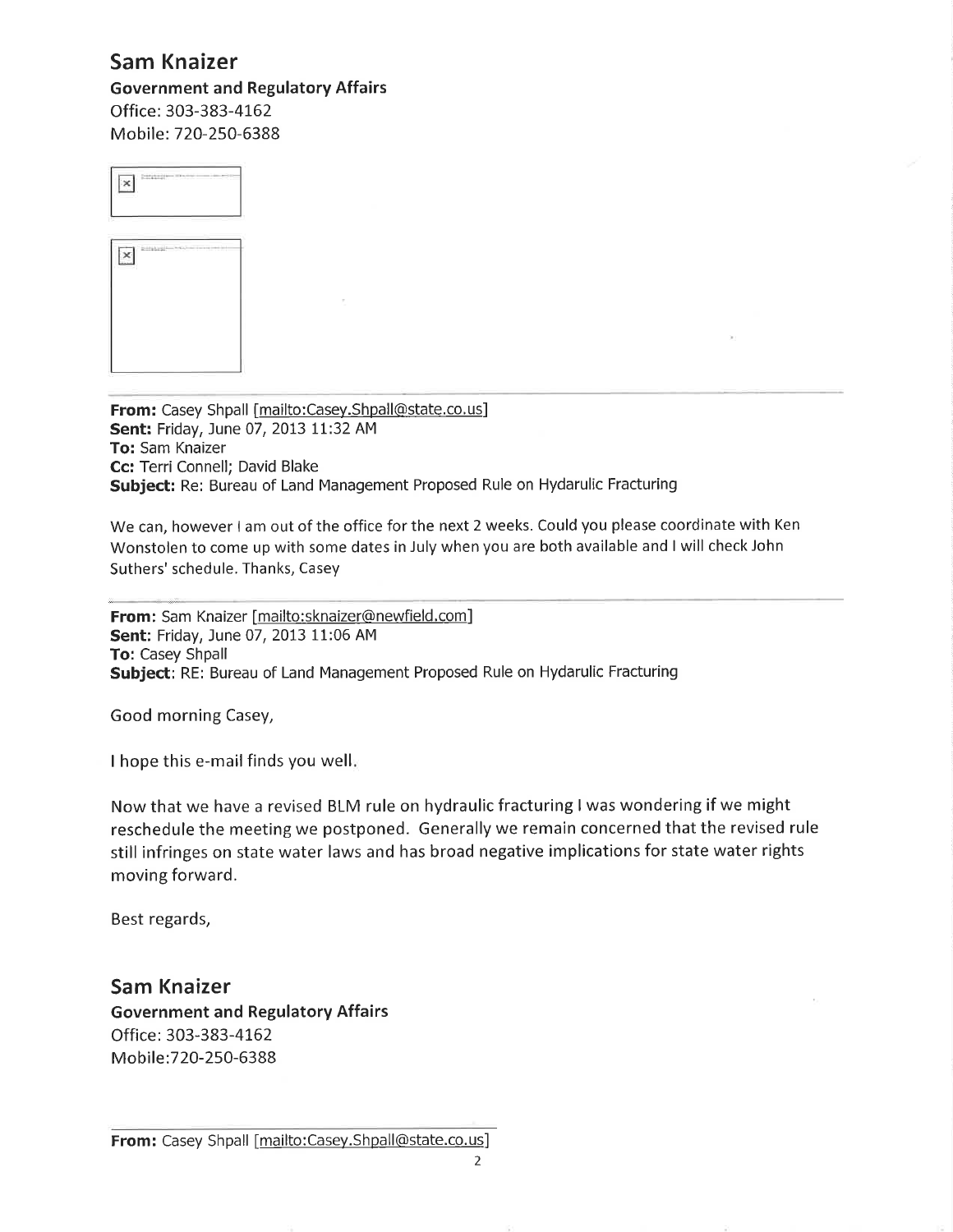Sent: Tuesday, January 22, 2013 4:07 PM To: Sam Knaizer Subject: Re: Bureau of Land Management Proposed Rule on Hydarulic Fracturing

 $\left\langle \frac{m}{m}\right\rangle$ 

 $-0.04$ 

The meeting scheduled for January 24 at 2:00 is postponed until March since the BLM has withdrawn its rule for reworking. Thanks, Casey

 $\overline{\mathcal{C}}$  .

 $\alpha = \alpha$ 

 $\geq 0.1$ 

 $\sim$  1  $\alpha$ 

From: Sam Knaizer [mailto:sknaizer@newfield.com] Sent: Monday, January 07, 2013 11:10 AM To: Casey Shpall Subject: RE: Bureau of Land Management Proposed Rule on Hydarulic Fracturing

Casey,

 $\mathbb{S}^1 = -1$  is

Thank you for agreeing to meet and coordinating the parties. <sup>l</sup> will be there and at this time do not have any plans to bring anyone else.

Look forward to seeing you soon,

Sam

Sam Knaizer Government and Regulatory Affairs Office: 303-383-4162 Mobile: 720-250-6388

"Newfield Exploration"

From: Casey Shpall [mailto:Casey.Shpall@state.co.us] Sent: Friday, January 04, 2013 11:05 AM To: Sam Knaizer Subject: RE: Bureau of Land Management Proposed Rule on Hydarulic Fracturing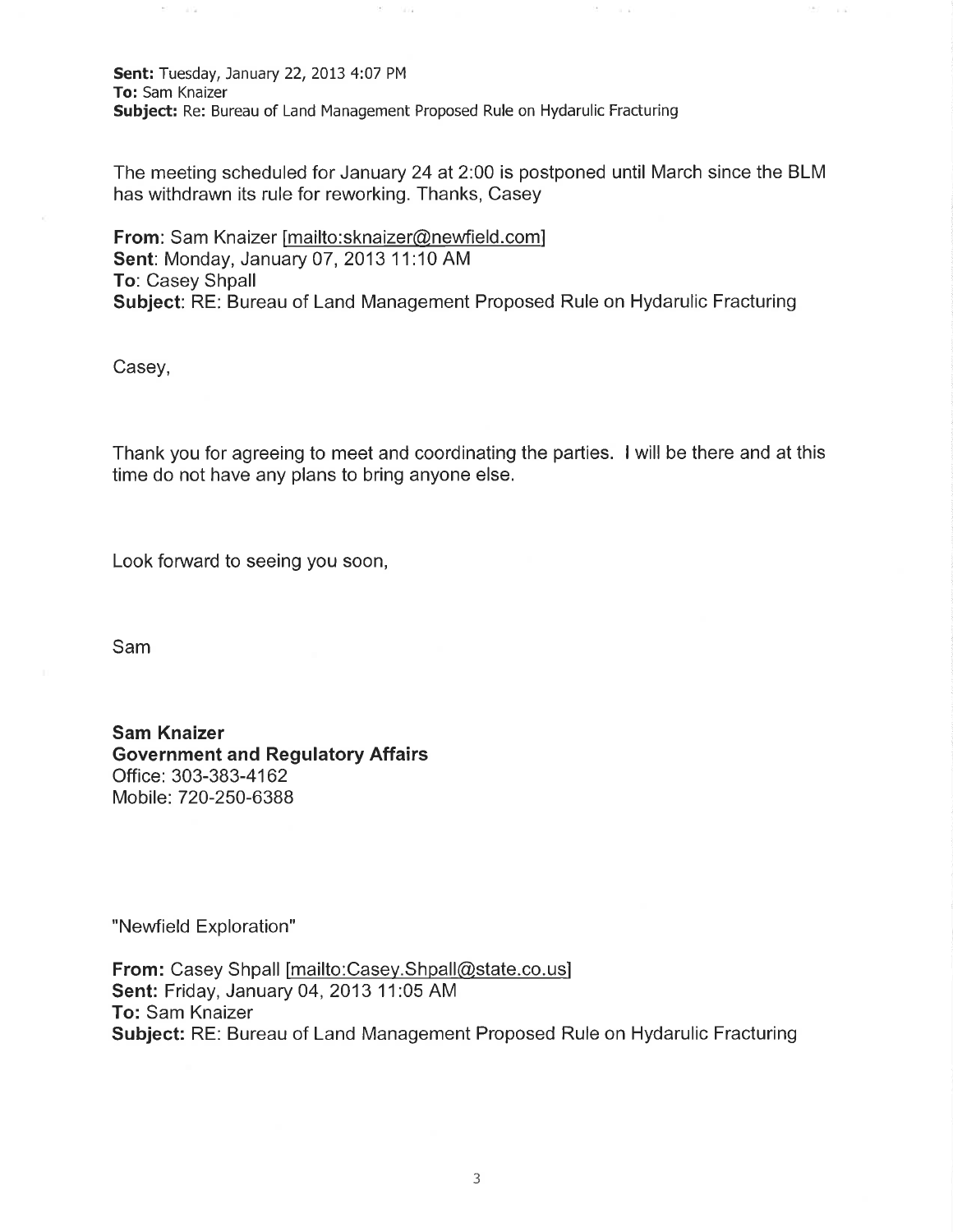John Suthers can meet on the BLM HF Rule on January 24, 2013, at 2:00 p.m. Ken Wonstolen is also invited to attend. Please let me know if you will be bringing any other people. We will be meeting in our new building. See address below. Thanks, Casey

Casey Shpall

Deputy Attorney General

Natural Resources and Environment Section

casey.shpall@state.co.us

#### Notice of Address Change

Effective January 22, 2013, the Colorado Department of Law will operate from the Ralph L. Carr Colorado Judicial Center. The new address and phone number will be:

Colorado Department of Law Natural Resources and Envrionment Section Ralph L. Carr Colorado Judicial Center 1300 Broadway, 7th Floor Denver, Colorado 80203 (720) 508-6000 Main

From: Sam Knaizer [mailto:sknaizer@newfield.com] Sent: Monday, December 03, 2012 4:48 PM To: Casey Shpall; Jake Matter Subject: Bureau of Land Management Proposed Rule on Hydarulic Fracturing

Good afternoon Ms. Shpall and Mr. Matter,

<sup>I</sup> am writing to you regarding the proposed Bureau of Land Management Rule ("Proposed Rule") to regulate hydraulic fracturing. <sup>I</sup> recognize that the Attorney General's Office represents client agencies that may have an interest in this rule and thought it might be helpful to outline some specific concerns related to the very narrow issue of water rights and management in Colorado.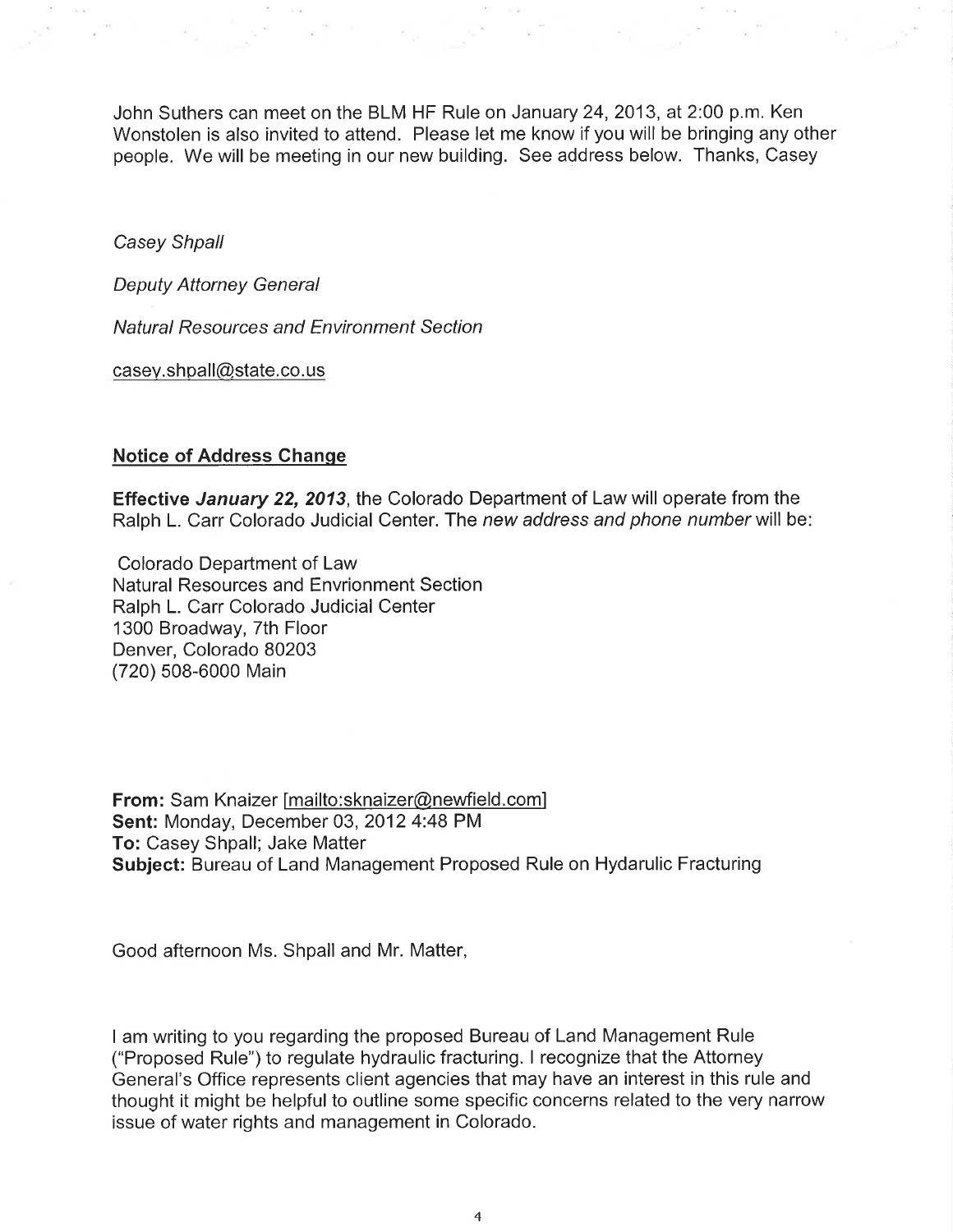As a member of the oil and gas community here in Colorado, we are concerned that the Proposed Rule potentially infringes on state water laws and has broad negative implications for state water rights moving forward. Whether operators use water that originates on federal, private or tribal land, such uses are governed by state water laws. We believe the proposed federal approval and mitigation requirements unlawfully circumvent the prior appropriation doctrine and deprive landowners, cities and industry in the western states of one of their most valuable economic interests--water.

BLM claims the Proposed Rule is necessary to provide information to the public and to assure fracturing is done in a way that protects the environment. BLM intends to "protect all usable waters during drilling operations..." Well Stimulation, Including Hydraulic Fracturing, on Federal and Indian Lands, 77 Fed. Reg. 27,691, 27,695 (May 11, 2012). In so doing, BLM either seeks to create a federal "super" water right or to impose riparian law on the western states. Neither is tenable under BLM's statutory authority and Congress' long-standing deference to state water allocation systems.

BLM would also require that the operator "disclose specific information about the water source to be used in the fracturing operation, including the location of the water that would be used as the base fluid." Id. at 27,696. Estimates of the volume of water recovered during flow back, swapping and recovery from production would also be required to "ensure that the facilities needed to process or contain the estimated volume of fluid will be available on location." Id. Section 3162.3-3(c)(7) "would require the operator to provide, at the request of the BLM, additional information pertaining to any facet of the well stimulation proposal" to "ensure that operations are consistent with applicable laws and regulation." Id. at 27,696 — 697 (emphasis added). Among other things, this information could include the water quality of water to be used as the base fluid.

Such requirements could create a parallel federal permitting or adjudication system in conflict with the state-administered priority system. This would render existing water rights and the States' authority over water allocation meaningless. Water rights and water use in the Western states would then face chaos and uncertainty wherever federal and tribal lands are concerned. According to BLM, this information is necessary to determine the impacts associated with operations and the need for any mitigation applicable to Federal and Indian lands." Id. at 27,698. Absent clear and specific congressional authorization, BLM has no authority to impose conditions or mitigation requirements on state water uses. So long as water is used consistent with state water laws, BLM has absolutely no authority to require "mitigation" for alleged "impacts." Consistent with state water laws, operators should be able to use, reuse, store or otherwise dispose of produced water free from federal interference as BLM proposes. As authority, BLM cites the Federal Land Policy and Management Act (FLPMA), "[i]n managing the public lands, the Secretary shall, by regulation or otherwise, take any action necessary to prevent unnecessary or undue degradation of the public lands." 43 U.S.C. 1732(b). BLM also cites 43 CFR 3161.2, "all operations be conducted in a manner which protects other natural resources and the environmental quality." FLPMA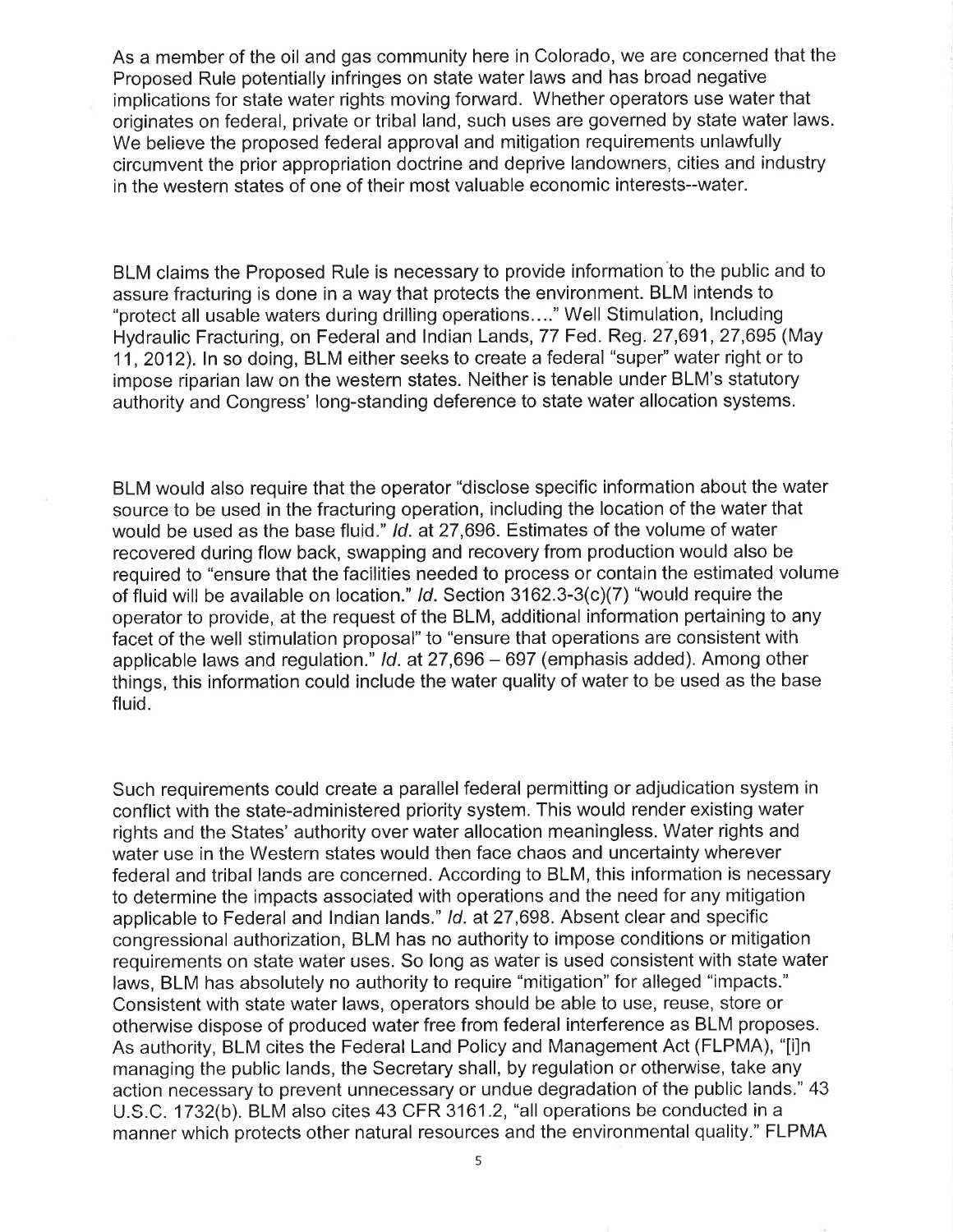does not authorize BLM to unilaterally impose water quality standards on water use or otherwise interfere with water use on public lands.

Furthermore, any requirement for federal approval and/or mitigation required on state water use is unlawful. Colorado's constitution provides that the right to appropriate unappropriated waters shall never be denied. Colo. Const. art. XVI, § 6. The water of every natural stream in Colorado is public property dedicated to the people's use by diversion and application to beneficial use, subject to the rights of prior appropriators. Colo. Const. art. XVI, §5.

Additionally, for over 150 years, Congress has deferred to the States in matters related to the appropriation and administration of water. BLM's proposed rule on hydraulic fracturing could create a federal "super" water right or impose riparian law on prior appropriation states. Neither is tenable under BLM's statutory authority and Congress' long-standing deference to state water allocation systems. BLM intends to establish "a consistent oversight and disclosure model" to ensure oil and gas operations are "consistent with applicable laws and regulations." This would lead to a parallel federal permitting or adjudication system in clear conflict with state water laws and longstanding federal deference to them.

Finally, the federal government defers to comprehensive state control over the appropriation of water, including water on federal lands. Even federal claims to water are subject to state laws. So long as water is used consistent with state water laws, BLM has no authority to require "mitigation" for water use in hydraulic fracturing. BLM has no statutory authority to regulate water use for oil and gas on federal lands and is mandated to protect water rights as "valid existing rights." BLM's own policies recognize that states have the authority and responsibility for the allocation and management of water resources within their boundaries.

BLM has proposed a tremendous roadblock to water use related to oil and gas on federal lands. Contrary to longstanding deference to the states, BLM seems to seek veto power over whether water can be used for drilling and, if so, how it may be stored and disposed of.

BLM published the Proposed Rule on May 11, 2012, and seeks to have the final rule published by the end of the year. Given that the final rule will likely be published sometime later this month, should you be amenable, <sup>I</sup> would like to schedule a meeting with you and some of my colleagues as soon as possible to discuss this matter further.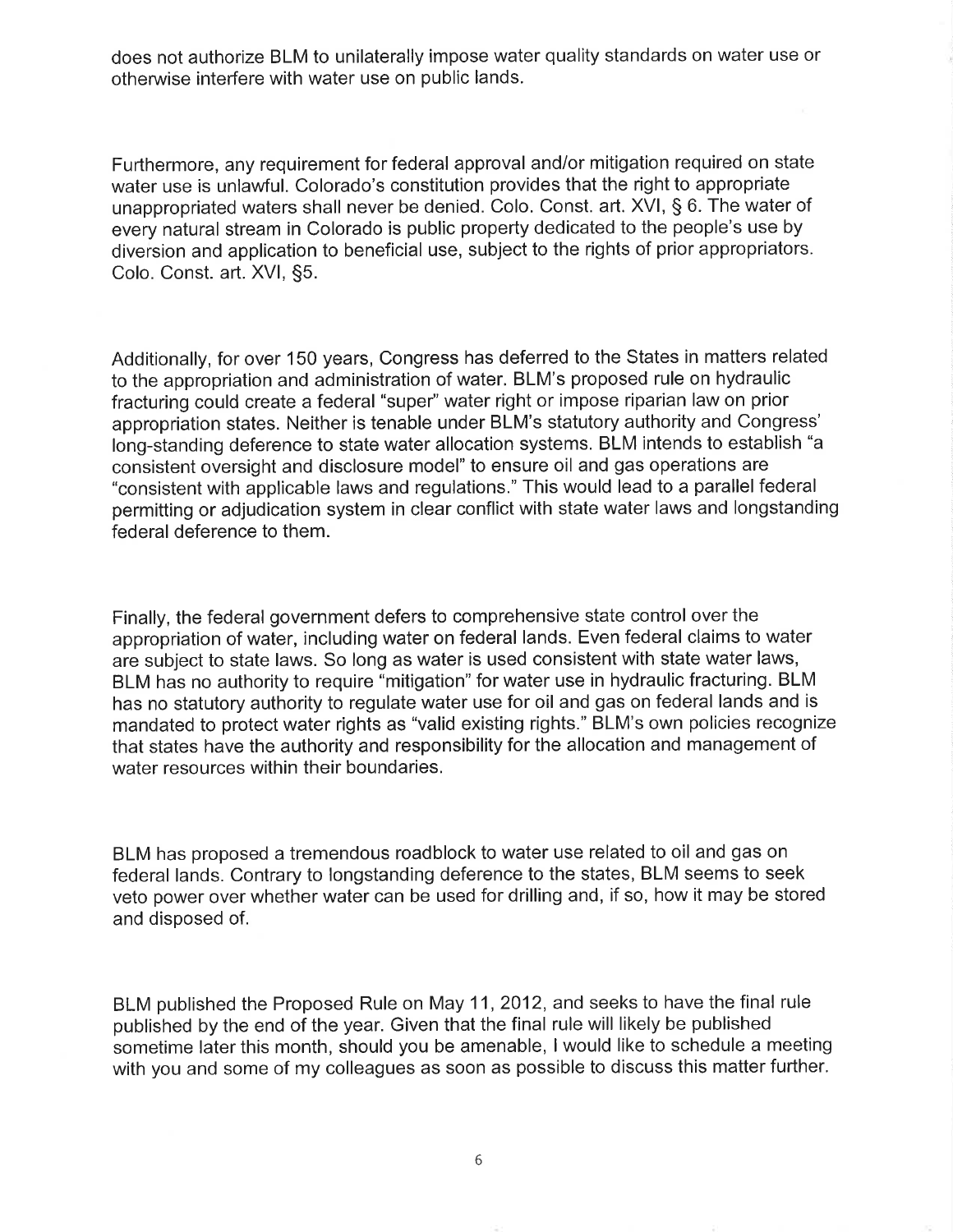Thank you for your consideration. <sup>I</sup> look forward to hearing from you soon

 $\sim$ 

 $\gtrsim$ 

 $\bar{K}$ 

 $\sim 10$ 

os.

 $\mathcal{F}_\mathrm{c} = -\mathrm{i} \, \vec{a}$ 

 $\mathcal{S} = -\pi\mathcal{S}$ 

 $_{\mu}$   $\approx$ 

Best regards,

 $\Omega = -\pi \Omega$ 

 $_{\odot}$   $\approx$ 

 $\sim$ 

 $\sim$ 

Sam Knaizer Government and Regulatory Affairs Office: 303-383-4162 Mobile: 720-250-6388

"Newfield Exploration"

Attachments:

image001.png (4454 Bytes) image002.gif (3566 Bytes)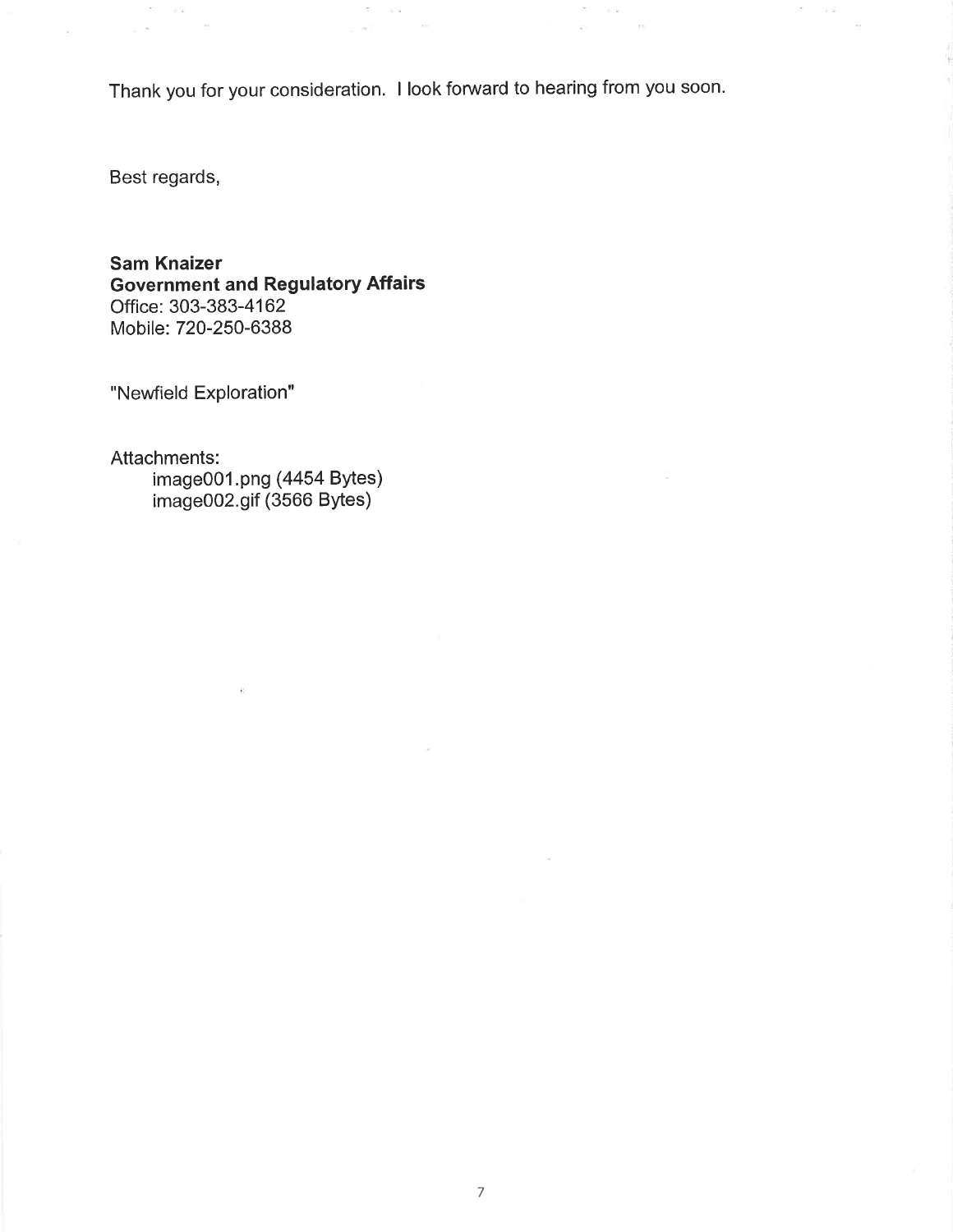×.  $\lambda=1$ 

| From:               | David Blake                                            |
|---------------------|--------------------------------------------------------|
| Sent:               | Tuesday, April 07, 2015 3:02 PM                        |
| To:                 | Jenn Anderson; Fred Yarger                             |
| Subject:            | FW: The AG will be interested in this --- or should be |
| <b>Attachments:</b> | EPA.HHRG-114-IF03-Wstate-TribeL-20150317-U1.pdf        |

Here ya go! <sup>I</sup> still have the AFP letter on my desk.

From: charlesaz42@aol.com [mailto:charlesaz42@aol,com] Sent: Tuesday, April 07, 2015 11:28 AM To: David Blake Subject: The AG will be interested in this --- or should be

ò.

The EPA's "CPP" is clearly an unconstitutional violation of the separation of powers, says Harvard's Larry Tribe and many other legal scholars. Does not our state's constitutionally elected AG have an opinion on this unlawful assertion of regulatory power?

http://www.nytimes.com/2015/04/07/us/laurence-tribe-fights-climate-case-against-star-pupil-from-harvard-presidentobama.html?smprod=nytcore-iphone&smid=nytcore-iphone-share& r=0

Also, for your convenience, attached is Prof. Tribe's full congressional testimony on the EPA plan, which is an unlawful assertion of federal control over Colorado's electric power industry.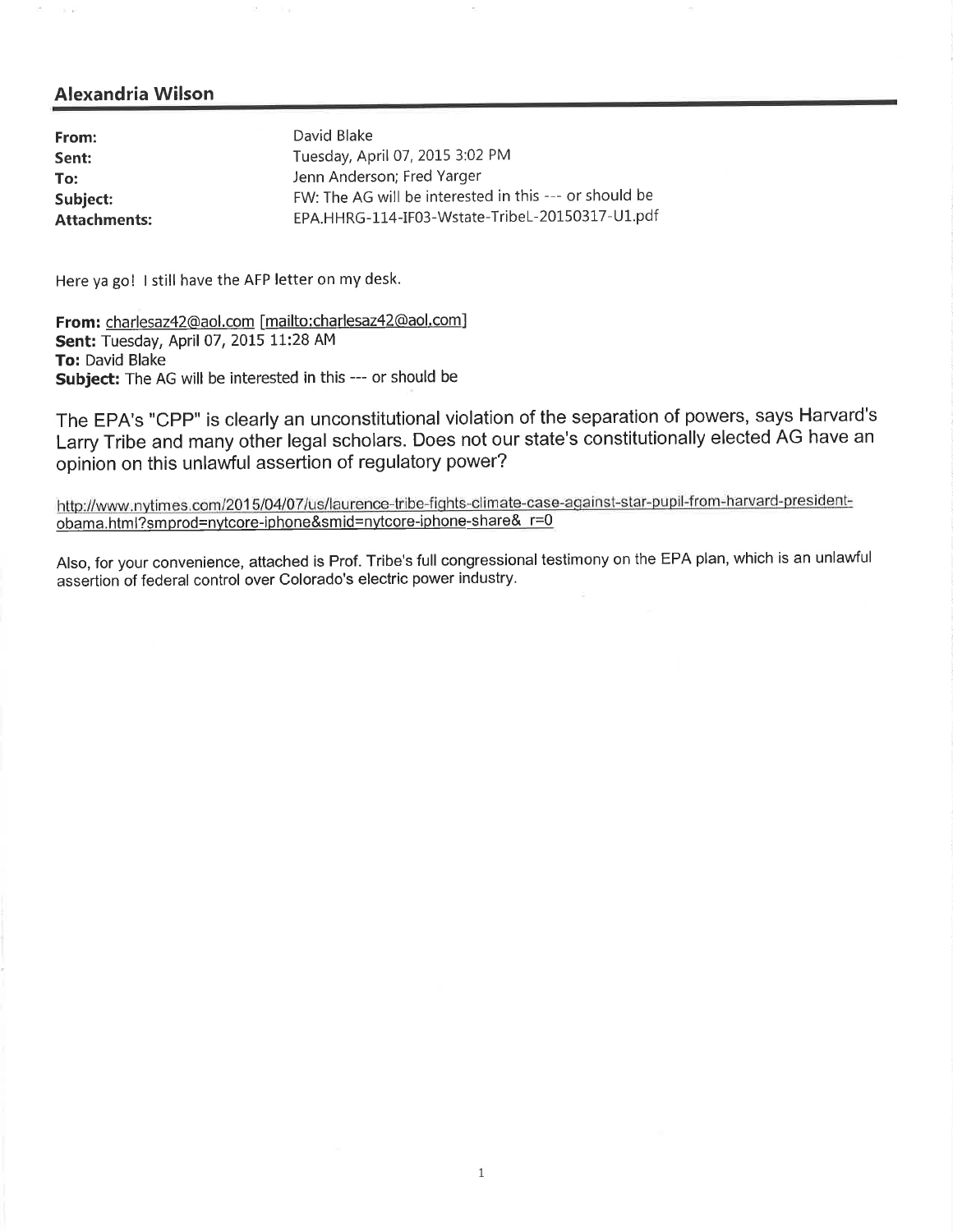| From:<br>Sent:      | charlesaz42@aol.com<br>Thursday, March 19, 2015 5:00 PM                               |
|---------------------|---------------------------------------------------------------------------------------|
| To:                 | David Blake                                                                           |
| Subject:            | EPA "CPP" rulemaking                                                                  |
| <b>Attachments:</b> | EPA.HHRG-114-IF03-Wstate-TribeL-20150317-U1.pdf; McConnell+NGA+Op-<br>Out+Letter.pdf. |

#### DAVID:

<sup>I</sup> attach two documents which Attorney General Coffman probably will want to see --- the March 17 congressional testimony of Prof. Lawrence Tribe on the constitutionality of the new EPA rules on carbon emissions by power plants, and the March 19 three-page letter on the same topic from US Senate Majority Leader Mitch McConnell to the National Governors Association. AG Coffman will be interested because she is a strong proponent of federalism and is pledged to defend Colorado against unwarranted federal intrusions.

Senator John Cooke will introduce a new bill shortly to address the matter of state compliance with the EPA's "Clean power Plant" rule. Sen. McConnell's letter to the NGA suggests that states consider refraining from complying with the rule -- i.e., not submit a "State Implementation Plan" -- until after the US Supreme Court has ruled on the matter. As you know, it is being challenged by a 13-state lawsuit in the DC Circuit Court of Appeals.